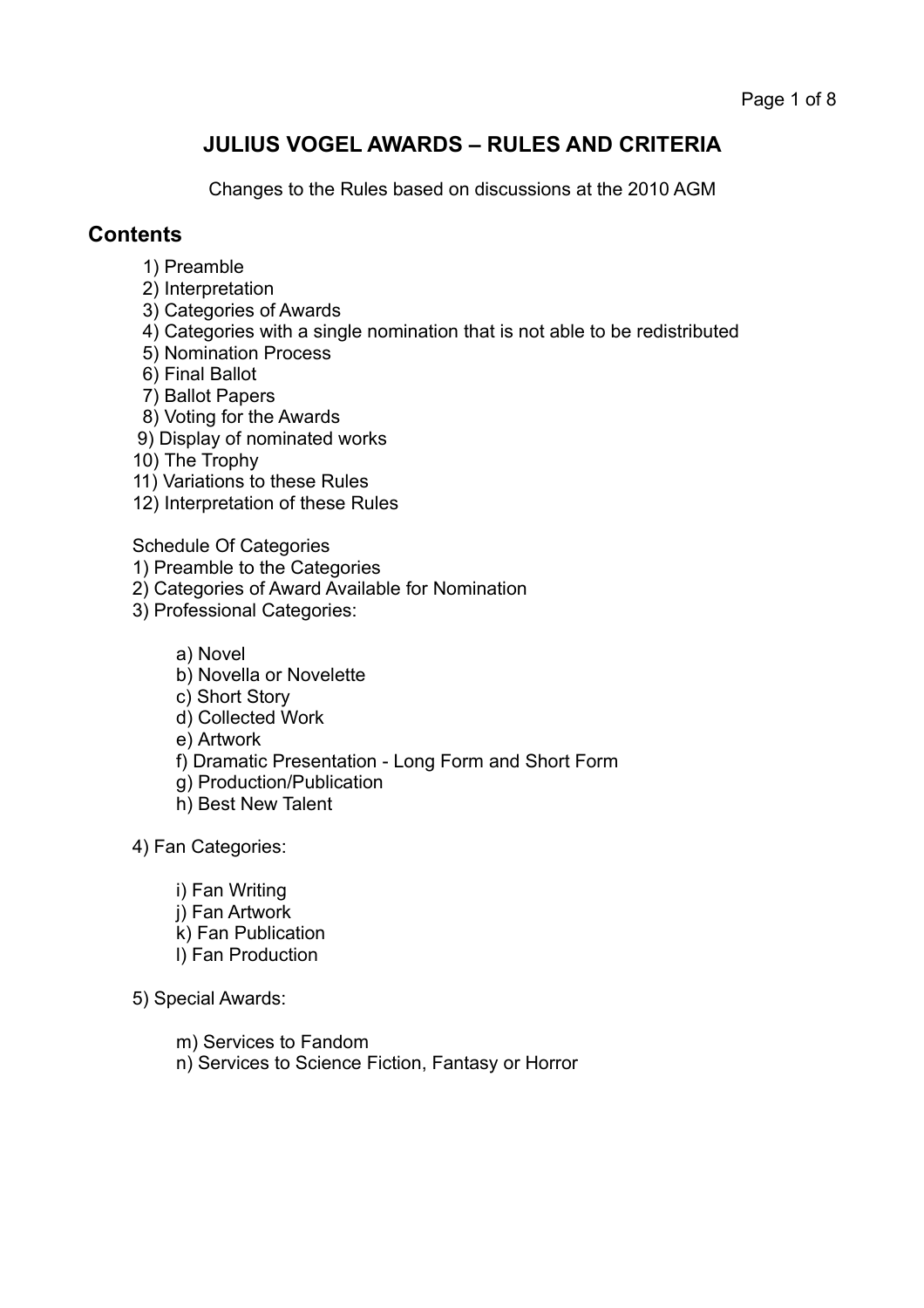# **Rules**

## **1. Preamble**

The national science fiction and fantasy awards awarded by The Science Fiction and Fantasy Association of New Zealand (SFFANZ) shall be called "The Sir Julius Vogel Awards" (Awards). The Awards shall be given annually to recognise excellence in science fiction and fantasy by New Zealanders and New Zealand residents.

Awards may be given for original works released in the calendar year preceding the national convention. Awards may also be given for services in promoting science fiction, fantasy or horror (SF/F/H).

SFFANZ is responsible for overseeing and running the awards.

## **2. Interpretation**

For purposes of clarification the following definitions apply:

*Deadlocked vote* is where two or more nominees have the same number of votes before the next iteration of the allocation of preferences.

*New Zealand citizen* is as defined by the New Zealand government

*New Zealand content* is for a project undertaken by a group of people, the majority of the technical work and creativity must have been accomplished by New Zealand citizens and/or residents.

*Original work* is the first release, but for anthologies (or collections) the first collective release together under the one title of at least fifty percent of the individual works is deemed the first release.

*Released* is released or published anywhere in the world in an edition dated in the calendar year immediately preceding the year the award is held

*Resident* is someone who is entitled to live, study or work in New Zealand and who habitually resides in New Zealand, where habitually resides is treated as having lived in New Zealand for at least nine months of the calendar year for which that person or that person's work has been nominated.

*Tied vote* is where two or more nominees have the same number of votes after the allocation of preferences.

## **3. Categories of Awards**

The categories of the Awards for nomination and the descriptions of those categories that may from time to time be awarded are listed in the schedule.

After nominations are closed SFFANZ may decide the categories to be awarded by redistributing nominations. Such redistribution is to take into account the number of nominees for any category and whether the nominees in a category are of similar enough nature.

## **4. Categories with a single nomination that is not able to be redistributed**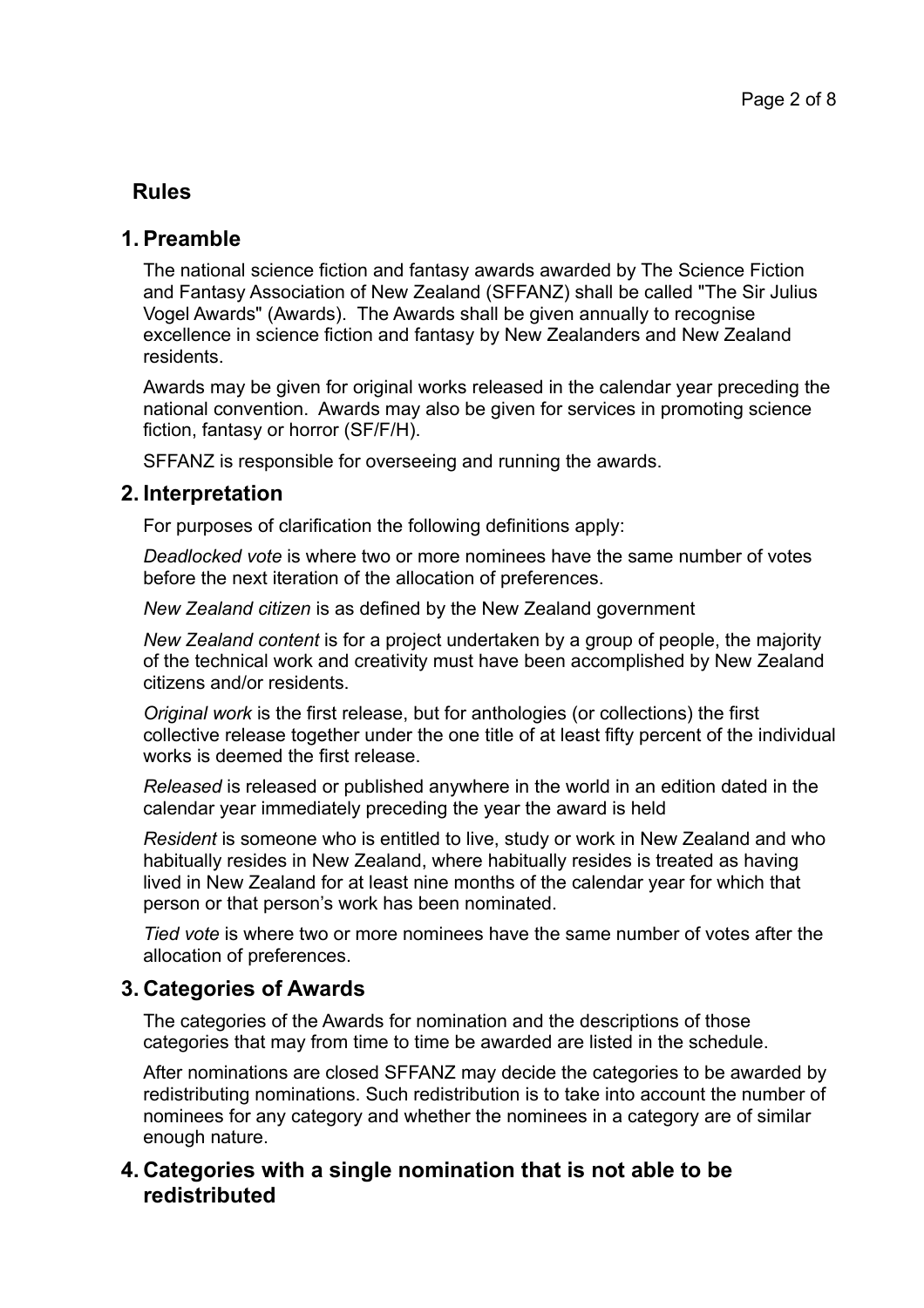Any category, with the exceptions of Best New Talent, Services to Fandom and Services to Science Fiction, that has a single nomination shall include on the ballot the option to carry forward the nomination to the following year. Where a nomination has already been carried forward for a year and is not able to be redistributed to another category, then that category shall be included in the final ballot.

## **5. Nomination Process**

- **a.** Eligibility for nomination any New Zealand citizen or New Zealand resident may be nominated, subject to eligibility, but nominees may not be involved with counting the votes for their category.
- **b.**Eligible nominators the nominator may be anyone who is a natural person or body corporate.
- **c.** Nominations nominations may be submitted from December  $1<sup>st</sup>$  in the year preceding the convention if the Board of SFFANZ deem it to be appropriate (for example in the case of a convention taking place unusually early in the year). Otherwise nominations may be submitted from January 1<sup>st</sup> in the year of voting for the awards or up to 4 months before the national convention, whichever is the earlier, with the nomination period closing at least one month before the national convention.
- **d.**In any year when there is no national convention nominations shall open on 1 January and close at 8p.m. on 31 March.
- **e.** Nomination limits the nominator may nominate any number of works in any category. However, the nominator may nominate any given work only once in a category. All nominations must include the name and contact details of the nominator. Where a nominated work does not meet the criteria for its nominated category, SFFANZ may move the nomination to the appropriate category; or where a work does not meet any criteria, refuse the nomination.
- **f.** Contact details the nominator must include contact details for any nominees.
- **g.**Nominee to be contacted nominees will be contacted and invited to accept the nomination. If a nominee declines nomination, the nomination will be withdrawn from contention.

## **6. Final Ballot**

- **a.** Number of finalists up to five nominees with the most nominations shall appear on the final ballot. In the event of a tie for fifth place, up to seven finalists may appear on the final ballot. In the event of a four-way tie (or more) for fifth place, only the top four finalists shall appear on the ballot.
- **b.** In the event of an extreme number of ties, the SFFANZ will determine a method to bring the number of nominations down to seven or fewer. When breaking ties, preference will be given to nominations from SFFANZ members. If ties continue, a random ballot will be used to select final ballot entries.
- **c.** In the event that any one creator has multiple works on the final list in any one category, the board has the discretionary power to limit this number, based on precedent where possible.
- **d.**Order of finalists the finalists shall appear in random order.
- **e.** No Award the option of "No Award" shall appear last on the ballot for all categories.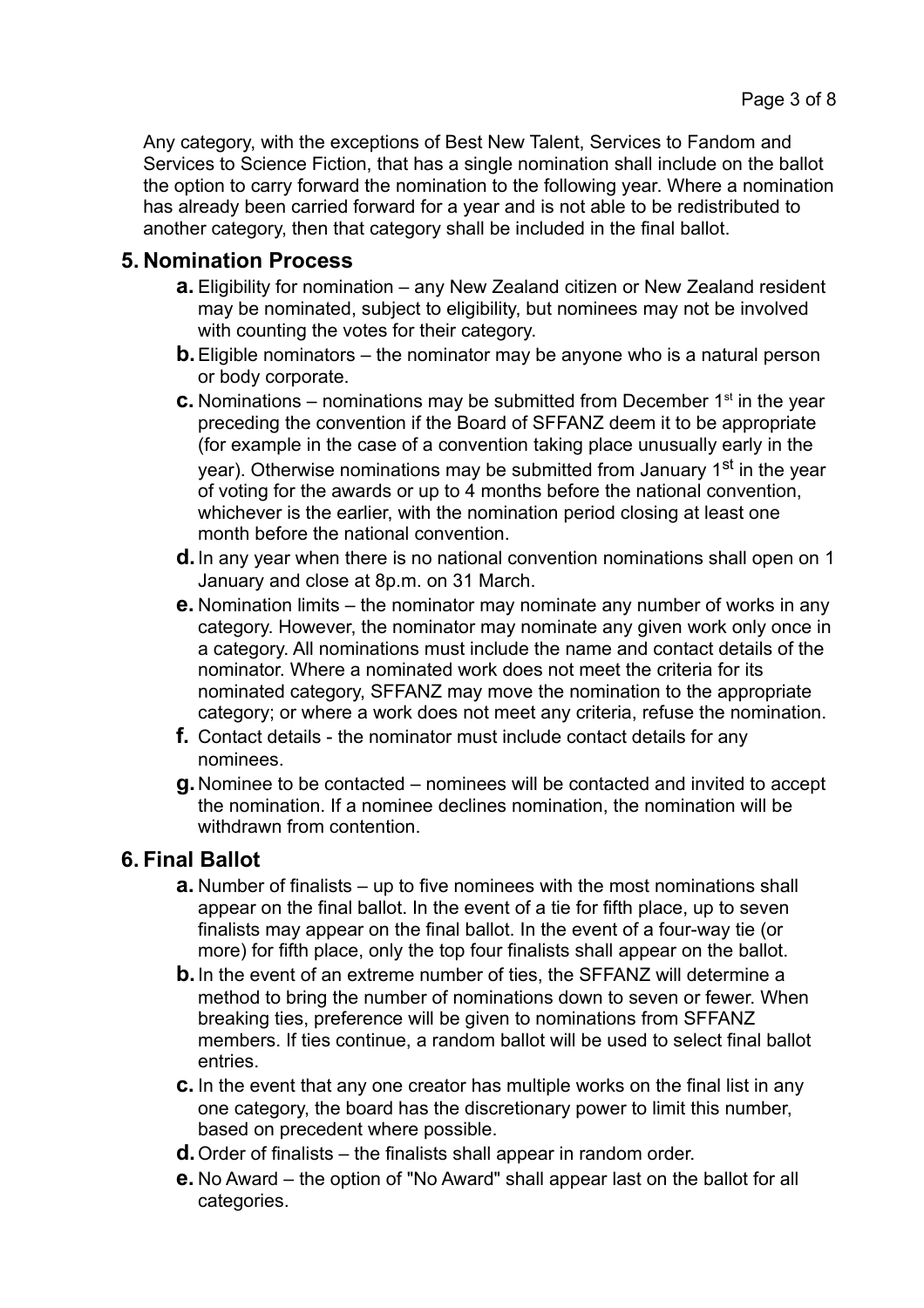**f.** Carrying forward of nominations - the SFFANZ board may choose to include the option of "Carry forward" of nominations for any category in the ballot. Where that option is chosen it shall appear immediately above "No Award". This option will not be presented if the category has already been carried over from the previous year.

## **7. Ballot Papers**

- **a.** SFFANZ will distribute ballot papers after deciding the categories to be awarded for that year.
- **b.** The ballot paper may be in multiple parts to allow voting by categories.

# **8. Voting for the Awards**

- **a.** Eligibility of Voters all members of SFFANZ and all members of the National Science Fiction convention for the voting year are eligible to vote.
- **b.**Allowance shall be made for people who cannot physically attend the national convention or annual general meeting by supplying voting papers to them by mail, or other means deemed suitable.
- **c.** Preferential Voting voting in each category shall take place according to a preferential system.
- **d.**The preferential voting system will require voters to rank the nominees in order of preference, with 1 indicating a first preference, 2 a second preference, and so on. "No Award" and "Carry forward" are treated as nominees for the purposes of voting.
- **e.** Tied winners in the event of a tie for winner in any category, all tied works will be deemed to have won the award. In the event of a tie for winner between a nomination in any category and the option of "no award" or carrying the nominations forward the nomination shall be declared the winner. In the event of a tie between "no award" and carrying the nominations forward in any category "no award" shall be the winner.
- **f.** During the counting of ballots, SFFANZ has discretion to mediate deadlocks in the count of votes, should they occur. This means that if in intermediate stages of the counting process there is a tie, the counters and SFFANZ may decide an appropriate way to break the deadlock. This does NOT apply to the final result.
- **g.**Anonymous voting the ballot for the Awards shall be secret with no disclosure of the voting intentions of individual voters. However, SFFANZ may require voters to identify themselves on the ballot papers for the purposes of identifying the bona fides of the vote to be cast.

# **9. Display of nominated works**

The nominees will be asked for display copies of the nominated work. These works will be displayed as widely as is reasonably possible before voting takes place. Display areas will include a website and display of items at the national convention. Duplicates of the nominated items will be requested so as to be able to have more than one display of the items.

# **10. The Trophy**

The Trophy – Sir Julius Vogel Award winners shall receive a trophy that is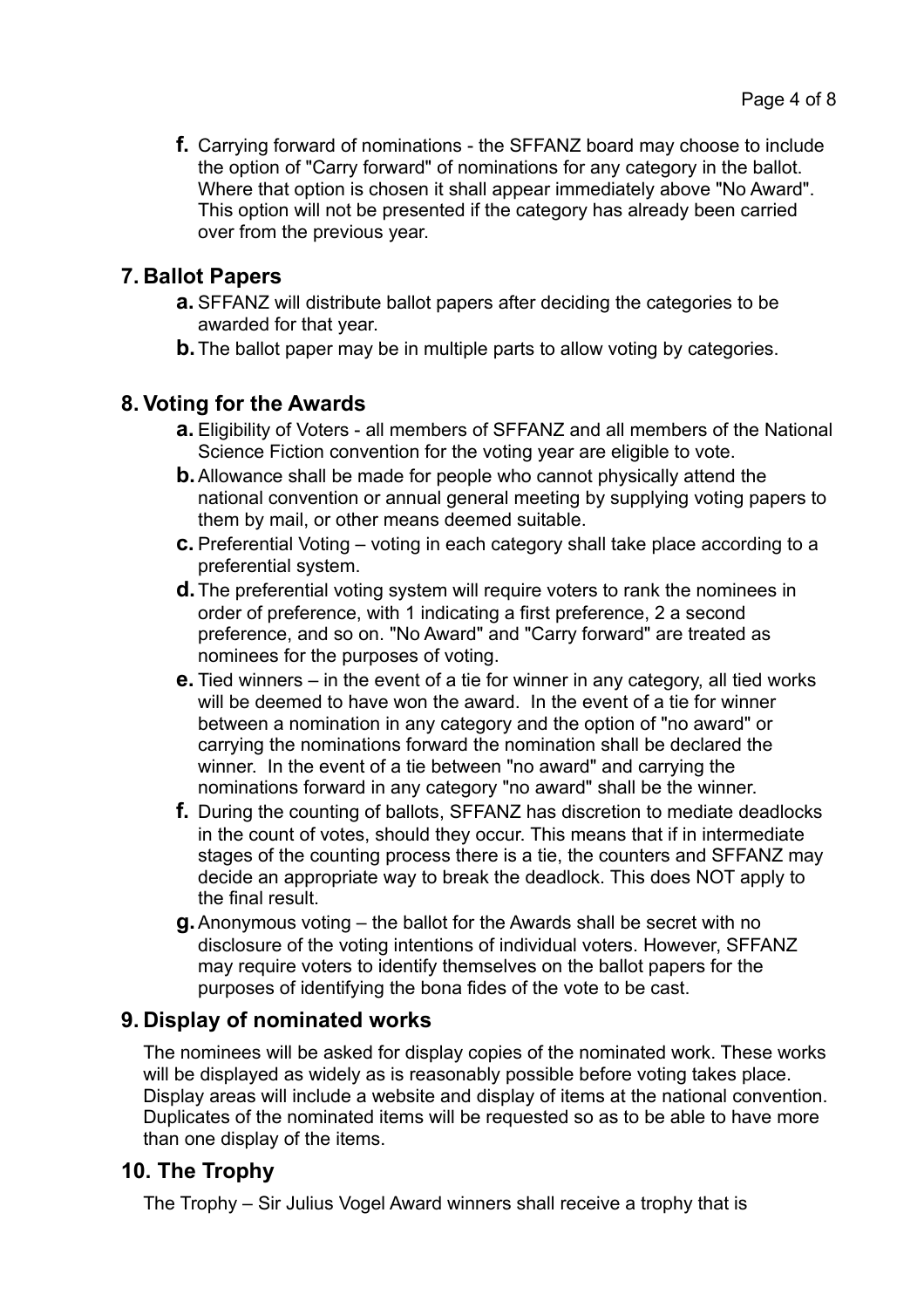consistent from year to year. Sir Julius Vogel Awards given to a nominated work that involved multiple people will consist of only one trophy.

## **11. Variations to these Rules**

SFFANZ reserves the right to temporarily modify the awards rules for any given national convention or annual general meeting should circumstances require it. These modifications and reasons for them will be explained fully as soon as possible. Permanent modifications to the rules will only be carried out by a vote of SFFANZ members.

## **12. Interpretation of these Rules**

In the event of a dispute as to the interpretation of these rules the Committee of SFFANZ shall be the sole interpreter.

# **Schedule Of Categories**

## **1. Preamble to the Categories**

Over the decades that awards such as this have existed, technology and the forms available for the presentation of work have changed substantially. It is the intent of these awards to recognise excellent work irrespective of the medium used. The nature of the work should still define its category.

In the following categories, it is assumed that a given work is presented in a single medium, except where noted otherwise. As such, except in rare circumstances, a work will not be eligible for multiple categories and, if nominated for different categories, will be assigned to whichever is deemed most appropriate.

We (SFFANZ) acknowledge that the lines between categories may not be clear-cut, and that in some cases we may need to make a judgement on the best category for a work, or on the eligibility of a work for nomination. This may involve consultation with the nominator and/or the nominee. Where a particular category is unclear, SFFANZ will use its best judgement in determining the most suitable category for a work.

Example: A novel is a narrative of a certain length, traditionally printed on paper. For the purposes of categorisation, a novel in electronic or audio form is also eligible. If, however, the novel's presentation is in a form more associated with an audio play, with voice actors, added sound effects, and music, it would be more appropriate to consider it a dramatic presentation.

## **2. Categories of Award Available for Nomination**

Not all of the following categories may be considered appropriate for any particular year, but they will be used when it is appropriate to do so. The categories below are not meant to stifle options. If a category can be usefully split, it will be considered. SFFANZ will also accept suggestions for other possible categories if voters believe there would be enough nominees for them. Initially, SFFANZ expects the categories to be compressed. Categories will not generally be split, nor new categories created, unless the resulting categories contain three or more nominees each.

### **Professional Categories**: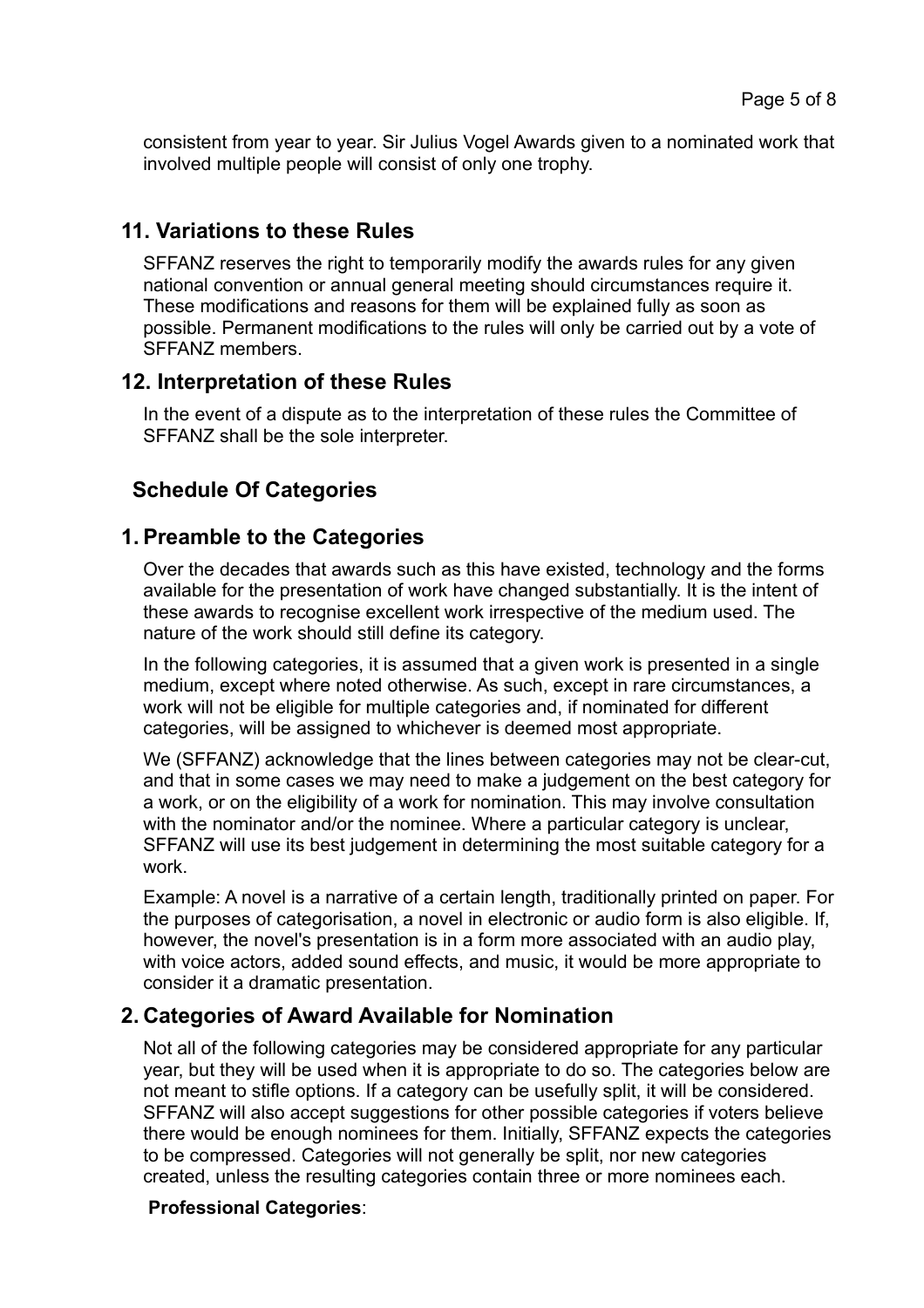Best Novel Best Novella or Novelette Best Short Story Best Collected Work Best Artwork Dramatic Presentation - Long Form - Short Form Best Production/Publication Best New Talent

#### **Fan Categories:**

 Best Fan Writing Best Fan Artwork Best Fan Editing Best Fan Publication Best Fan Production

### **Special Awards:**

 Services to Fandom Services to Science Fiction, Fantasy or Horror

## **3. Professional Categories**

#### **a) Novel**

A Novel is any single work of SF/F/H over 40,000 words in length.

#### **b) Novella or Novelette**

A Novella or Novelette is any single work of SF/F/H between 7,500 and 40,000 words (inclusive) in length.

#### **c) Short Story**

A Short Story is any single work of SF/F/H under 7,500 words in length.

#### **d) Collected Work**

A collected work is a SF/F/H collection or anthology, magazine or journal, e-zine or webzine which must pay contributors in other than contributor copies and incidentals, or is sponsored by an institution other than a fan club, or whose editors declare themselves to be professional. At least one edition of a collected work must have been issued in the eligible calendar year. To be eligible, the work must contain not less than two genre-related contributions. An omnibus is eligible where 50 percent or more of the works it contains have not previously been on the ballot.

#### **e) Artwork**

An artwork is a single work or series of related works of art in any medium other than text. Text may be included, but should not be the primary medium.

### **f) Dramatic Presentation - Long Form and Short Form**

A dramatic presentation in a visual and/or audio form.

The Long Form is a presentation that is 30 minutes or longer. This would typically be a film or an episode of a TV series.

The Short Form is a presentation that is shorter than 30 minutes. This would typically be a short film.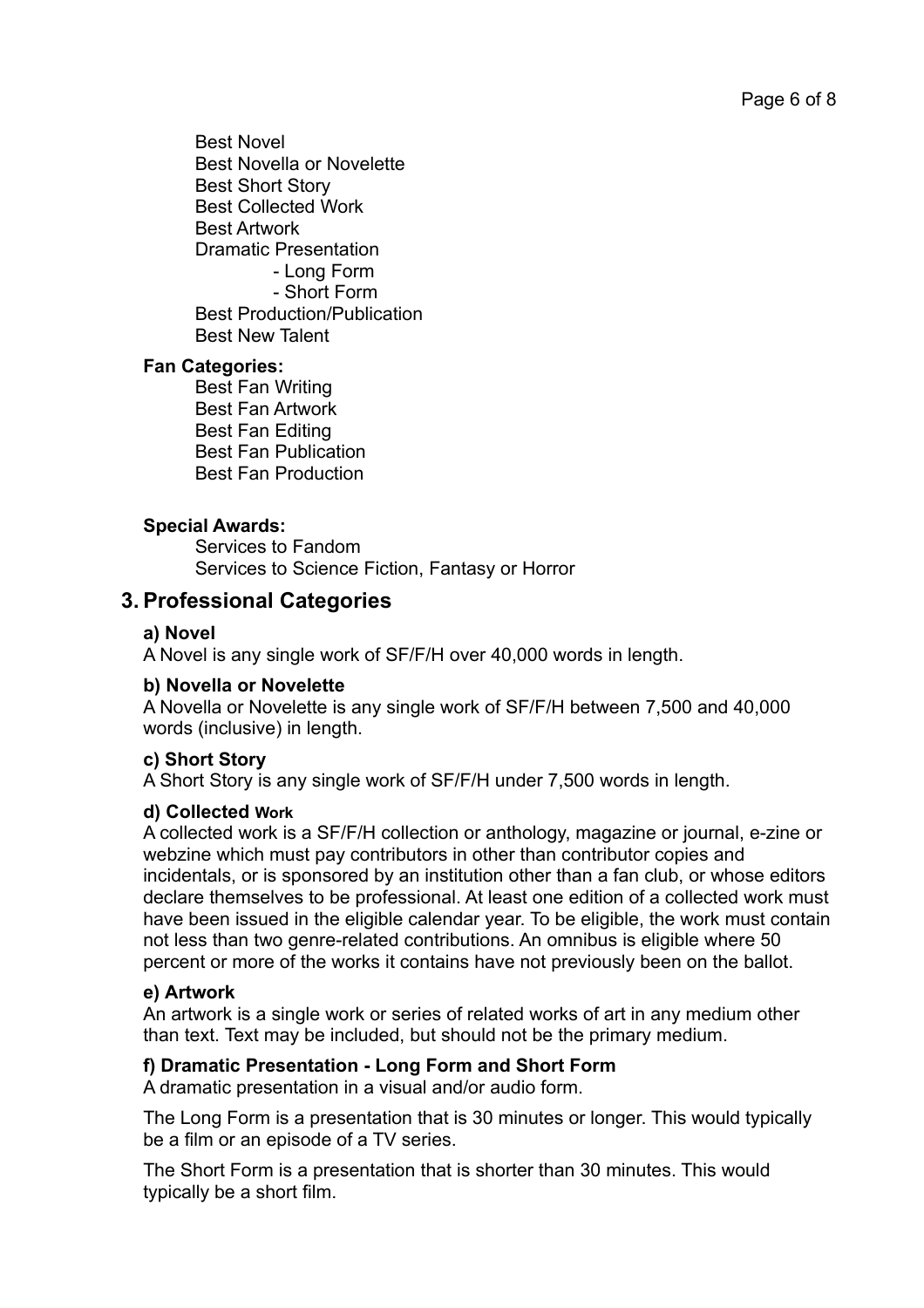#### **g) Production/Publication**

Professional production/publication is for work in any medium other than those eligible for other categories. The work must be first released or made available for public viewing in the eligible calendar year. The producer of the work must have received payment or have intended to have received payment for the work produced. Eligible works include but are not limited to: comic strips, advertising copy (moving or still), art, video, film, periodical, theatrical, journal, e-zine, webzine, computer application, or website.

#### **h) Best New Talent**

Best new talent recognises excellence in new talent in any professional field within science fiction, fantasy, or horror.

The nomination is for the nominee's total body of professional work to the end of the eligible year.

A nominee may be nominated in any other category concurrent with the best new or emerging talent award.

A nominee is eligible for nomination in any of their first four years as a professional in any genre, starting with the calendar year of their first public release.

Where the start of a professional career is unclear, SFFANZ will use its best judgement in determining its most likely starting point, in consultation with the nominee.

If the nominee fails to win the award on their first nomination, they may be nominated one further time, so long as that second nomination is still within their first four years as a professional. No previous winner of this award may be nominated again, and no nominee may be nominated in more than two years.

### **4. Fan Categories**

Fan categories primarily cover work for which the producers receive no payment other than contributor copies and other incidentals e.g. coffee mug, t-shirt, poster. Where revenue is received for work, the intent must be for this income only to cover the costs of production and distribution. In cases where it is unclear whether a work is a professional or fan work, SFFANZ will use its best judgement in consultation with the nominee and nominator

#### **i) Fan Writing**

Fan Writing recognises an individual for a work or body of work first released or made available for public viewing in the eligible calendar year. The work may be fiction or non-fiction.

#### **j) Fan Artwork**

Fan Artwork recognises an individual for a work or body of work first released or made available for public viewing in the eligible calendar year.

#### **k) Fan Publication**

Fan Publication recognises any publication first released or made available for published viewing in the eligible calendar year.

Nominations may be for one or more releases of the same work (e.g., issues of a fanzine). Where multiple nominations stress different releases of the same work these may be grouped together as one nomination if that is deemed appropriate.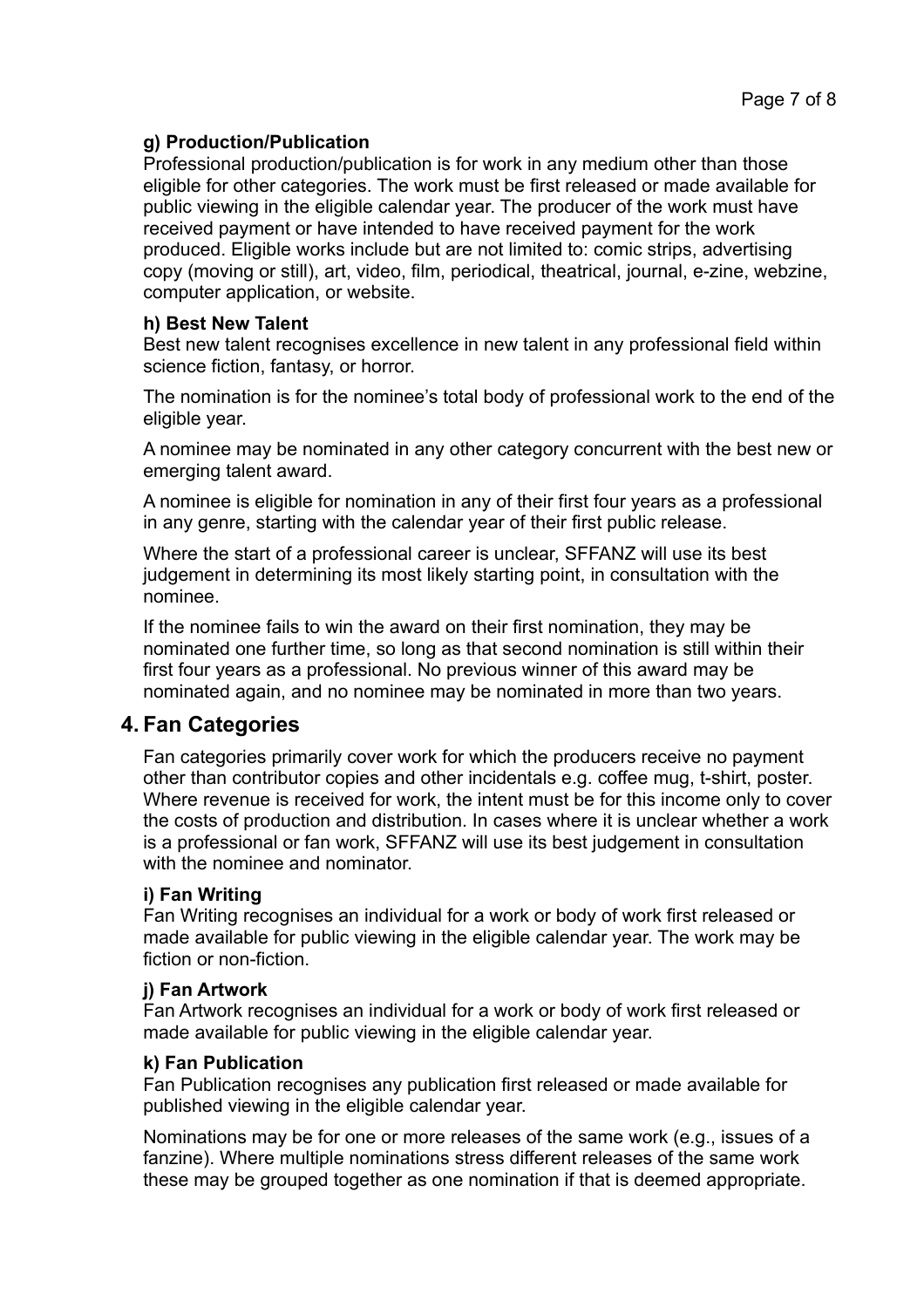Substantial evidence of actual editorial work must be present - a simple collation of items, such as in a blog or an infrequently-updated website, would not normally qualify for nomination in this category. Typical works would include fanzines, podcasts, fan fiction anthologies, and regularly updated web zines.

### **l) Fan Production**

Fan production is for creative work which is not categorisable elsewhere. The work must be first released, or made available for public viewing in the eligible calendar year. An eligible work would typically be a one-off item and may include (but is not limited to) multi media art, video, film, theatrical, e-zine, webzine, computer application, or website.

## **5. Special Awards**

### **m) Services to Fandom**

Services to fandom recognises significant achievement by an individual or group that has benefited New Zealand fandom, or significant achievement by New Zealanders that has benefited fandom overseas. Specifications for this category are listed below.

### **n) Services to Science Fiction, Fantasy or Horror**

Services to science fiction, fantasy or horror recognises significant achievement by an individual or group that has encouraged science fiction, fantasy or horror as genres within New Zealand, or significant achievement by New Zealanders that has encouraged one of these genres overseas. Specifications for this category are listed below.

# *Specifications for the Services Categories*

- Typically the award is for cumulative service over several years, though a significant one-off service in a single year may also be eligible.
- Nominees are not required to be New Zealand citizens or New Zealand residents.
- The award may be presented in conjunction with other awards if appropriate, but a nomination must not solely cover work which would be wholly covered by another category.
- The nominator must supply a written precis of approximately 100-500 words containing the reasons for their nomination. These precis will be made available to voters. If a nominee receives more than one nomination, precis will be grouped together. The nominee may be contacted and asked if they wish to **add** anything to the precis.
- Individuals and groups are treated as distinct entities for the purposes of this award. That is, someone winning the award as part of a group remains eligible for nomination for other work they have done as an individual, and vice versa.
- Previous individual winners may not be nominated for the same type of work within five years of winning an award. Previous group winners may be nominated for the same type of work within five years of winning an award, but only if there has been a significant turnover of membership of that group. In these instances, eligibility for repeat nomination will be determined on a case-by-case basis.
- Previous winners may not be nominated again for the same work covering the same time period. If multiple nominations stress different time periods,